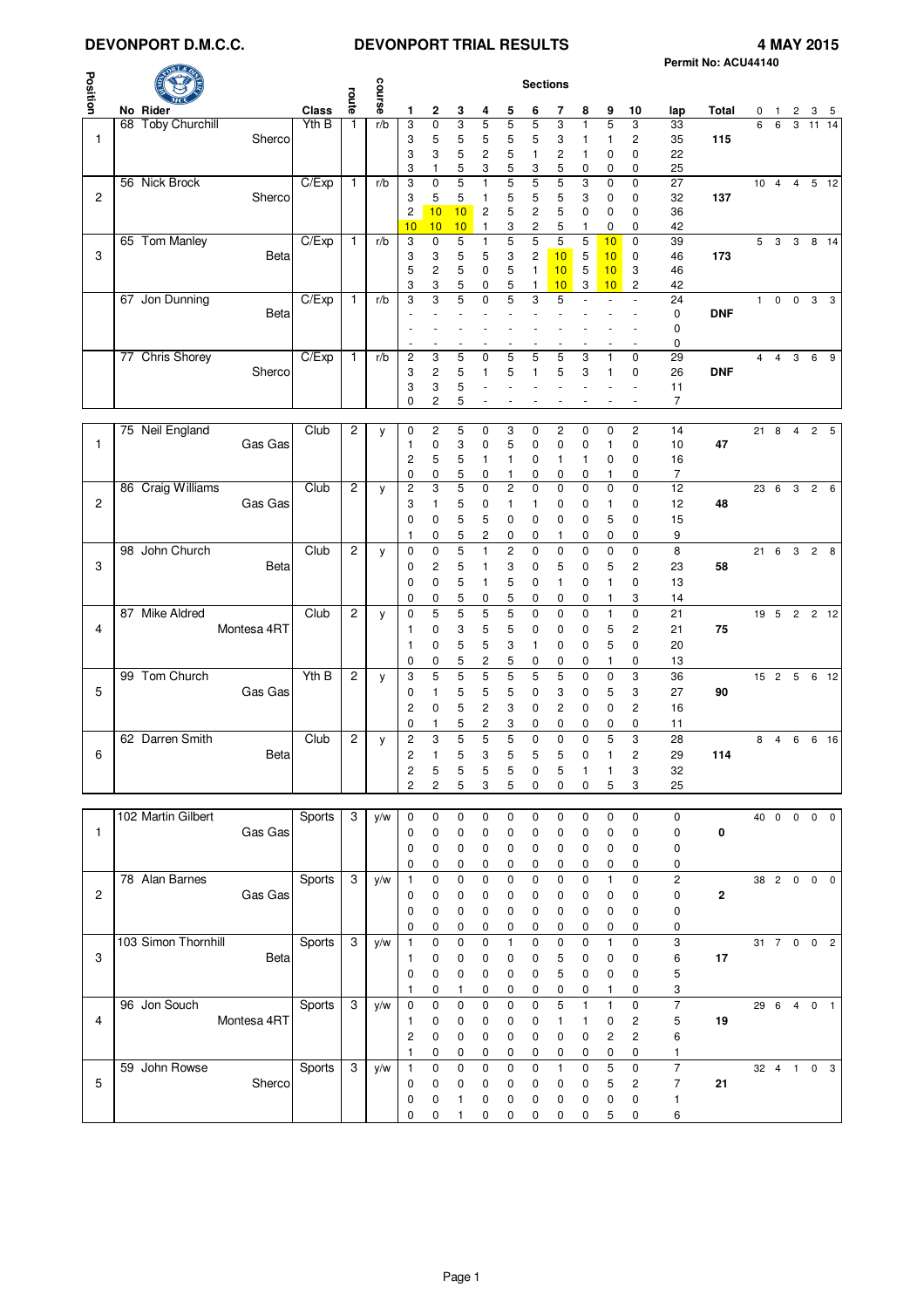# **DEVONPORT D.M.C.C. DEVONPORT TRIAL RESULTS 4 MAY 2015**

|                |                    |             |         |                |        |                |              |              |                |                |                         |                |                         |                     |                         |                  | Permit No: ACU44140 |    |              |                |                                      |                |
|----------------|--------------------|-------------|---------|----------------|--------|----------------|--------------|--------------|----------------|----------------|-------------------------|----------------|-------------------------|---------------------|-------------------------|------------------|---------------------|----|--------------|----------------|--------------------------------------|----------------|
|                |                    |             |         |                |        |                |              |              |                |                | <b>Sections</b>         |                |                         |                     |                         |                  |                     |    |              |                |                                      |                |
| Position       |                    |             |         | route          | course |                |              |              |                |                |                         |                |                         |                     |                         |                  |                     |    |              |                |                                      |                |
|                | No Rider           |             | Class   |                |        | 1              | 2            | 3            | 4              | 5              | 6                       | 7              | 8                       | 9                   | 10                      | lap              | Total               | 0  | $\mathbf{1}$ | 2              | 3                                    | 5              |
|                | 66 Dudley Chapman  |             | Sports  | 3              | y/w    | $\overline{c}$ | 0            | $\mathbf 0$  | 0              | 0              | $\mathbf 0$             | $\overline{c}$ | 0                       | 5                   | 3                       | 12               |                     | 29 | 3            | 5              | $\mathbf{1}$                         | $\overline{2}$ |
| 6              |                    | Beta        |         |                |        | $\mathbf{1}$   | 0            | 0            | 0              | 1              | 0                       | 0              | 0                       | 0                   | 0                       | 2                | 26                  |    |              |                |                                      |                |
|                |                    |             |         |                |        | $\mathbf 0$    | 0            | 0            | 0              | 2              | 0                       | 0              | 1                       | 2                   | 0                       | 5                |                     |    |              |                |                                      |                |
|                |                    |             |         |                |        | $\mathbf 0$    | 0            | 0            | 0              | 0              | 0                       | 5              | 0                       | 0                   | 2                       | 7                |                     |    |              |                |                                      |                |
|                | 82 Sean Noyce      |             | Novice  | 3              | y/w    | $\overline{1}$ | $\mathbf{1}$ | $\mathbf{1}$ | 0              | $\mathbf 0$    | $\mathbf{1}$            | $\overline{c}$ | 0                       | 1                   | $\overline{c}$          | 9                |                     |    | 16 13 8      |                | $\overline{1}$                       | $\overline{c}$ |
| $\overline{7}$ |                    | Montesa     |         |                |        | $\overline{c}$ | 0            | 1            | 0              | 0              | 0                       | $\overline{c}$ | 0                       | 1                   | 2                       | 8                | 42                  |    |              |                |                                      |                |
|                |                    |             |         |                |        | $\mathbf{1}$   | 0            | 3            | 0              | 0              | 0                       | 5              | 2                       | 0                   | $\overline{\mathbf{c}}$ |                  |                     |    |              |                |                                      |                |
|                |                    |             |         |                |        |                |              |              |                |                |                         |                |                         |                     |                         | 13               |                     |    |              |                |                                      |                |
|                |                    |             |         |                |        | $\mathbf{1}$   | $\mathbf 0$  | 1            | 0              | 1              | 0                       | $\mathbf{1}$   | 5                       | 1                   | $\overline{c}$          | 12               |                     |    |              |                |                                      |                |
|                | 76 Adrian Carter   |             | Novice  | 3              | y/w    | $\mathbf{1}$   | $\mathbf 0$  | 1            | 0              | $\mathbf 0$    | $\mathbf{1}$            | $\mathbf 0$    | 0                       | 5                   | $\overline{c}$          | 10               |                     | 21 | 6            | $\overline{4}$ | 3                                    | 6              |
| 8              |                    | Beta        |         |                |        | -1             | 0            | 2            | 0              | $\mathbf 0$    | 0                       | 5              | $\mathbf 0$             | 5                   | 3                       | 16               | 53                  |    |              |                |                                      |                |
|                |                    |             |         |                |        | $\mathbf 0$    | 0            | 1            | 0              | 0              | 0                       | 3              | 1                       | 5                   | $\mathbf 0$             | 10               |                     |    |              |                |                                      |                |
|                |                    |             |         |                |        | 2              | 0            | 0            | 0              | 0              | 0                       | 5              | 3                       | 5                   | 2                       | 17               |                     |    |              |                |                                      |                |
|                | 91 Michael Beard   |             | Sports  | 3              | y/w    | $\overline{c}$ | 0            | $\mathbf{1}$ | $\overline{c}$ | $\overline{c}$ | 5                       | $\mathbf{1}$   | 0                       | 5                   | 3                       | 21               |                     |    |              |                | 16 11 5 2 6                          |                |
| 9              |                    | <b>Beta</b> |         |                |        | $\overline{c}$ | 0            | 1            | 0              | 0              | $\mathbf{1}$            | 3              | 0                       | 5                   | 0                       | 12               | 57                  |    |              |                |                                      |                |
|                |                    |             |         |                |        | 1              | 0            | 0            | 0              | 0              | 5                       | $\mathbf{1}$   | 1                       | 5                   | $\overline{c}$          | 15               |                     |    |              |                |                                      |                |
|                |                    |             |         |                |        | $\mathbf{1}$   | 0            | 1            | 0              | 0              | 0                       | 5              | 1                       | 1                   | 0                       | 9                |                     |    |              |                |                                      |                |
|                | 74 Mike Nichols    |             | Sports  | 3              | y/w    | 3              | 0            | 5            | 0              | 0              | $\mathbf 0$             | 5              | $\mathbf{1}$            | 5                   | $\mathbf{1}$            | 20               |                     |    |              |                | 19 5 6 4 6                           |                |
| 10             |                    | Gas Gas     |         |                |        | 3              | 0            | 0            |                | 0              |                         | 1              | 0                       | 5                   | 2                       |                  |                     |    |              |                |                                      |                |
|                |                    |             |         |                |        |                |              |              | 0              |                | 0                       |                |                         |                     |                         | 11               | 59                  |    |              |                |                                      |                |
|                |                    |             |         |                |        | 3              | 0            | 0            | 0              | 1              | 0                       | 3              | 2                       | 5                   | 2                       | 16               |                     |    |              |                |                                      |                |
|                |                    |             |         |                |        | $\mathbf{1}$   | 0            | 2            | 0              | 0              | $\overline{\mathbf{c}}$ | 5              | 0                       | 2                   | 0                       | 12               |                     |    |              |                |                                      |                |
|                | 71 Mike Harris     |             | Sports  | 3              | y/w    | 3              | $\mathbf{1}$ | 0            | 1              | 0              | $\mathbf 0$             | $\overline{c}$ | $\mathbf 0$             | 1                   | 3                       | 11               |                     |    | 13 10 6      |                | $\overline{7}$                       | $\overline{4}$ |
| 11             |                    | Beta        |         |                |        | $\mathbf 0$    | 0            | 2            | 0              | 1              | 0                       | 5              | 0                       | 5                   | 2                       | 15               | 63                  |    |              |                |                                      |                |
|                |                    |             |         |                |        | 0              | 0            | 1            | 0              | 1              | 0                       | 3              | 3                       | 3                   | 2                       | 13               |                     |    |              |                |                                      |                |
|                |                    |             |         |                |        | 2              | 1            | 5            | 5              | 1              | 1                       | 3              | 1                       | 3                   | 2                       | 24               |                     |    |              |                |                                      |                |
|                | 73 Luke Nichols    |             | Yth B   | 3              | y/w    | 3              | 0            | $\mathbf{1}$ | 0              | 0              | 0                       | 5              | 1                       | 5                   | 3                       | 18               |                     |    | 17 6 0       |                |                                      | 6 11           |
| 12             |                    | Sherco      |         |                |        | 3              | 0            | 1            | 0              | 0              | 1                       | 3              | 0                       | 5                   | 5                       | 18               | 79                  |    |              |                |                                      |                |
|                |                    |             |         |                |        | 3              | 0            | 5            | 0              | 1              | 0                       | 0              | 1                       | 5                   | 5                       | 20               |                     |    |              |                |                                      |                |
|                |                    |             |         |                |        | 3              | 0            | 5            | 0              | 0              | 0                       | 5              | 0                       | 5                   | 5                       | 23               |                     |    |              |                |                                      |                |
|                | 63 Oliver Smith    |             | Yth C   | 3              |        |                |              |              |                |                | $\mathbf{1}$            | 5              |                         | 5                   |                         |                  |                     |    |              |                |                                      |                |
|                |                    |             |         |                | y/w    | 5              | 5            | $\mathbf 0$  | $\mathbf 0$    | 5              |                         |                | $\overline{c}$          |                     | 3                       | 31               |                     |    |              |                | 9 7 3 4 17                           |                |
| 13             |                    | Beta        |         |                |        | 5              | 5            | 5            | 0              | 5              | $\mathbf{1}$            | 5              | 1                       | 5                   | 2                       | 34               | 110                 |    |              |                |                                      |                |
|                |                    |             |         |                |        | 5              | 5            | 0            | 0              | 1              | 0                       | $\mathbf{1}$   | 2                       | 5                   | 3                       | 22               |                     |    |              |                |                                      |                |
|                |                    |             |         |                |        | 5              | 5            | 0            | 0              | 5              | 0                       | 1              | 1                       | 3                   | 3                       | 23               |                     |    |              |                |                                      |                |
|                |                    |             |         |                |        |                |              |              |                |                |                         |                |                         |                     |                         |                  |                     |    |              |                |                                      |                |
|                | 70 Gary Friendship |             | Novice  | 4              | w      | 0              | 0            | 1            | 0              | 0              | 0                       | 0              | 2                       | 0                   | 0                       | 3                |                     |    | 31 7 1       |                |                                      | 0 <sub>1</sub> |
| 1              |                    | Gas Gas     |         |                |        | $\mathbf 1$    | 0            | 0            | 0              | 0              | 0                       | 0              | 0                       | 1                   | 0                       | 2                | 14                  |    |              |                |                                      |                |
|                |                    |             |         |                |        | $\mathbf{1}$   | 0            | 0            | 0              | 0              | 0                       | 0              | 0                       | 0                   | 0                       | 1                |                     |    |              |                |                                      |                |
|                |                    |             |         |                |        | 5              | 0            | 1            | 0              | 0              | 0                       | 0              | 1                       | 0                   | 1                       | 8                |                     |    |              |                |                                      |                |
|                | 85 Andrew Evenden  |             | Over 50 | 4              | W      | 0              | 0            | $\mathbf{1}$ | 0              | 0              | $\mathbf 0$             | 0              | 0                       | 0                   | $\pmb{0}$               | $\mathbf{1}$     |                     | 29 | 6            | $\overline{4}$ | $1 \quad 0$                          |                |
| $\overline{c}$ |                    | Gas Gas     |         |                |        | 0              | 0            | 1            | 0              | 0              | 0                       | 0              | 2                       | 0                   | 3                       | 6                | 17                  |    |              |                |                                      |                |
|                |                    |             |         |                |        |                |              |              |                |                |                         |                |                         |                     |                         | 7                |                     |    |              |                |                                      |                |
|                |                    |             |         |                |        | 0              | 2            | 1            | 0              | 1              | 0                       | 0              | $\mathbf{1}$            | 0                   | $\overline{c}$          |                  |                     |    |              |                |                                      |                |
|                |                    |             |         |                |        | $\mathbf 0$    | $\mathbf 0$  | 1            | 0              | 0              | 0                       | 0              | 0                       | 0                   | 2                       | 3                |                     |    |              |                |                                      |                |
|                | 88 Mark Blatchford |             | Novice  | 4              | W      | $\mathbf{1}$   | 0            | 1            | $\pmb{0}$      | $\mathbf 0$    | 0                       | 0              | 0                       | 0                   | 3                       | 5                |                     |    |              |                | 27 10 2 1 0                          |                |
| 3              |                    | <b>Beta</b> |         |                |        | $\mathbf 0$    | 0            | 1            | 0              | $\mathbf 0$    | 1                       | 0              | 0                       | 0                   | $\pmb{0}$               | 2                | 17                  |    |              |                |                                      |                |
|                |                    |             |         |                |        | $\mathbf{1}$   | 0            | 1            | 0              | 0              | $\mathbf 0$             | 0              | 1                       | 0                   | 1                       | 4                |                     |    |              |                |                                      |                |
|                |                    |             |         |                |        | $\mathbf{1}$   | 0            | 2            | 0              | 0              | 0                       | 0              | 2                       | 0                   | $\mathbf{1}$            | 6                |                     |    |              |                |                                      |                |
|                | 79 John Sabotig    |             | Over 50 | 4              | W      | $\mathbf 0$    | 0            | $\mathbf 0$  | 0              | $\mathbf{1}$   | $\pmb{0}$               | $\mathbf 0$    | $\overline{c}$          | $\mathbf 0$         | $\pmb{0}$               | 3                |                     |    |              |                | 30 5 4 0 1                           |                |
| 4              |                    | <b>Beta</b> |         |                |        | $\mathbf 0$    | 0            | 1            | 0              | 5              | 0                       | 0              | 0                       | 0                   | $\boldsymbol{2}$        | 8                | 18                  |    |              |                |                                      |                |
|                |                    |             |         |                |        | 0              | 0            | 0            | 0              | 0              | 0                       | 0              | 0                       | 0                   | $\boldsymbol{2}$        | 2                |                     |    |              |                |                                      |                |
|                |                    |             |         |                |        | 0              | 0            | 1            | 0              | 1              | 0                       | 0              | 1                       | 0                   | $\overline{c}$          | 5                |                     |    |              |                |                                      |                |
|                | 61 Robin Mill      |             | T/shock | $\overline{4}$ | W      | $\mathbf 0$    | 0            | $\mathbf{1}$ | 0              | $\pmb{0}$      | $\pmb{0}$               | $\mathbf 0$    | 1                       | $\mathbf 0$         | $\overline{4}$          | 6                |                     |    |              |                | $29 \quad 5 \quad 2 \quad 3 \quad 0$ |                |
| 5              |                    | Honda       |         |                |        |                |              |              |                |                |                         |                |                         |                     |                         |                  | 22                  |    |              |                |                                      |                |
|                |                    |             |         |                |        | 0              | 0            | 1            | 0              | 0              | 0                       | 0              | 3                       | 0                   | $\mathbf 2$             | 6                |                     |    |              |                |                                      |                |
|                |                    |             |         |                |        | 0              | 0            | 1            | 0              | 0              | 0                       | $\pmb{0}$      | 3                       | 0                   | 3                       | $\overline{7}$   |                     |    |              |                |                                      |                |
|                |                    |             |         |                |        | 0              | 0            | 0            | 0              | $\mathbf{1}$   | 0                       | 0              | 0                       | 0                   | 2                       | 3                |                     |    |              |                |                                      |                |
|                | 58 Tom Rowse       |             | Novice  | 4              | W      | $\overline{c}$ | 0            | $\mathbf{1}$ | $\mathbf 0$    | $\mathbf 0$    | $\pmb{0}$               | $\mathbf{1}$   | $\mathbf{1}$            | $\pmb{0}$           | $\overline{2}$          | $\overline{7}$   |                     |    |              |                | 24 11 4 1 0                          |                |
| 6              |                    | Sherco      |         |                |        | 0              | 0            | 1            | 0              | 1              | 0                       | 0              | 2                       | 0                   | 3                       | $\boldsymbol{7}$ | 22                  |    |              |                |                                      |                |
|                |                    |             |         |                |        | 0              | 0            | 1            | 0              | 1              | 0                       | $\mathbf{1}$   | 1                       | 0                   | $\overline{c}$          | 6                |                     |    |              |                |                                      |                |
|                |                    |             |         |                |        | $\mathbf 0$    | 0            | 1            | 0              | 0              | 0                       | 0              | 1                       | 0                   | 0                       | 2                |                     |    |              |                |                                      |                |
|                | 57 Richard Trott   |             | Pre65   | $\overline{4}$ | W      | $\mathbf 0$    | 0            | 1            | 0              | $\pmb{0}$      | $\pmb{0}$               | $\mathbf 0$    | 3                       | $\pmb{0}$           | 3                       | $\boldsymbol{7}$ |                     |    |              |                | 31 2 2 3 2                           |                |
| $\overline{7}$ |                    | Triumph     |         |                |        | 0              | 0            | 0            | 0              | 0              | 0                       | $\mathbf 0$    | 2                       | 0                   | 3                       | 5                | 25                  |    |              |                |                                      |                |
|                |                    |             |         |                |        |                |              |              |                |                |                         |                | $\overline{\mathbf{c}}$ |                     |                         |                  |                     |    |              |                |                                      |                |
|                |                    |             |         |                |        | 0              | 0            | 0            | 0              | 0              | 0                       | $\pmb{0}$      |                         | 0                   | 5                       | $\overline{7}$   |                     |    |              |                |                                      |                |
|                |                    |             |         |                |        | $\mathbf 0$    | 0            | 0            | 0              | 0              | 0                       | 0              | 1                       | 0                   | 5                       | 6                |                     |    |              |                |                                      |                |
|                | 83 Jordan Mill     |             | Novice  | 4              | w      | $\mathbf{0}$   | 0            | $\mathbf 0$  | 1              | $\mathbf 0$    | $\pmb{0}$               | $\mathbf 0$    | $\mathbf{1}$            | 0                   | $\overline{2}$          | 4                |                     |    |              |                | 27 5 5 2 1                           |                |
| 8              |                    | Gas Gas     |         |                |        | 0              | 0            | 5            | 0              | 0              | 0                       | $\pmb{0}$      | 2                       | 0                   | $\mathbf 2$             | 9                | 26                  |    |              |                |                                      |                |
|                |                    |             |         |                |        | $\mathbf{1}$   | 0            | 0            | 0              | 0              | 0                       | 0              | 3                       | 0                   | $\overline{c}$          | 6                |                     |    |              |                |                                      |                |
|                |                    |             |         |                |        | $\pmb{0}$      | 0            | 0            | $\mathbf{1}$   | $\overline{c}$ | 0                       | 0              | 1                       | $\mathsf{O}\xspace$ | 3                       | $\overline{7}$   |                     |    |              |                |                                      |                |